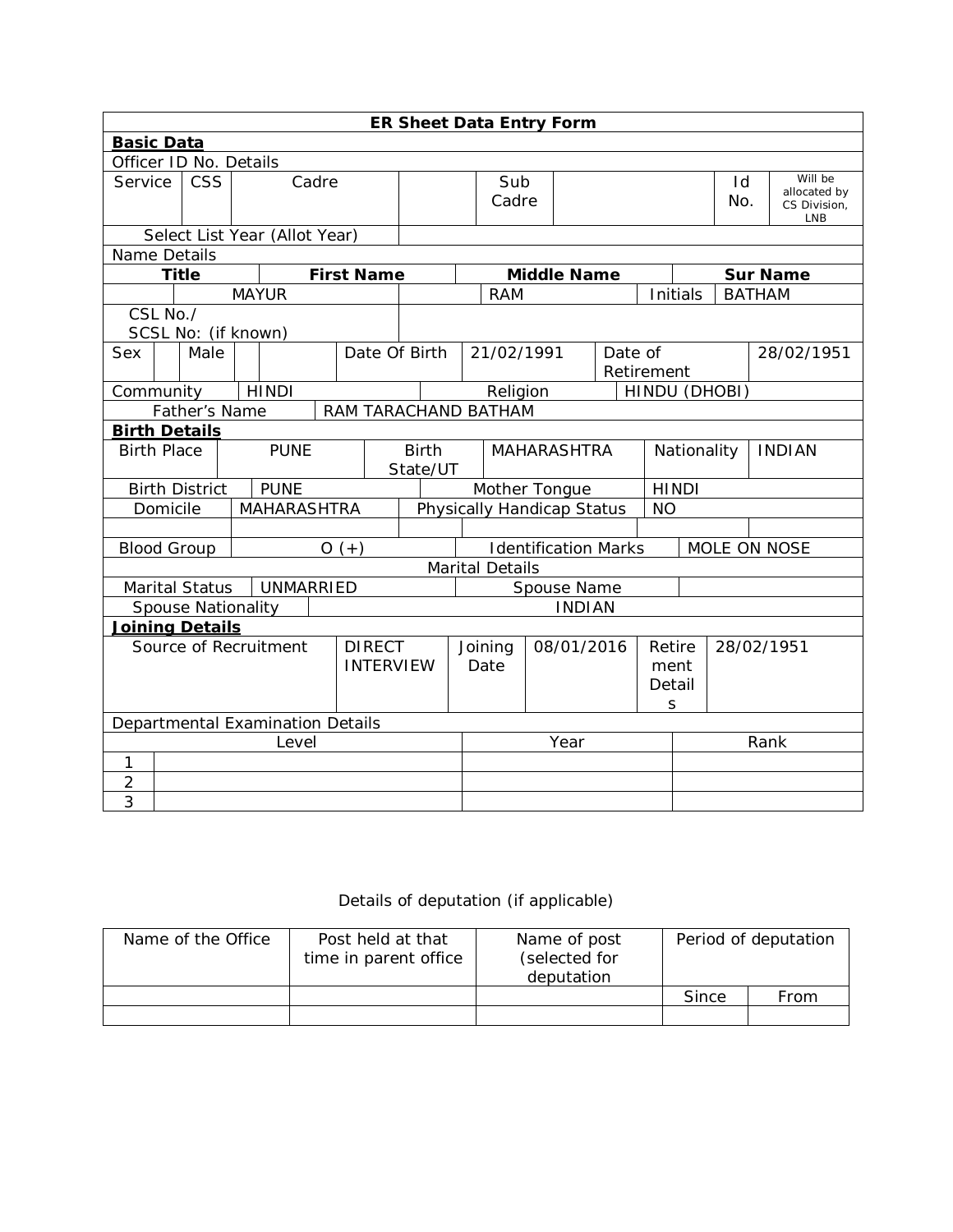## Details of Foreign Visit

| SI.<br>No. | Place of Visit | Date of<br>visit | Post held at<br>that time | Whether it<br>is a<br>personal or<br>official visit | Details of visit |
|------------|----------------|------------------|---------------------------|-----------------------------------------------------|------------------|
|            |                |                  |                           |                                                     |                  |

## Transfer/Posting Detail (if applicable)

| Place            |              |                          | Period of posting |                          |              |  |  |  |  |  |
|------------------|--------------|--------------------------|-------------------|--------------------------|--------------|--|--|--|--|--|
|                  |              |                          | Since             |                          | From         |  |  |  |  |  |
|                  |              |                          |                   |                          |              |  |  |  |  |  |
|                  |              |                          |                   |                          |              |  |  |  |  |  |
| Remarks (if      |              |                          |                   |                          |              |  |  |  |  |  |
| any)             |              |                          |                   |                          |              |  |  |  |  |  |
| Language known   |              |                          |                   |                          |              |  |  |  |  |  |
|                  |              |                          | Read              | Write                    | <b>Speak</b> |  |  |  |  |  |
| Indian Languages | <b>HINDI</b> |                          | <b>YES</b>        | <b>YES</b>               | <b>YES</b>   |  |  |  |  |  |
| Known            |              |                          |                   |                          |              |  |  |  |  |  |
| $\overline{2}$   |              | <b>MARATHI</b>           | <b>YES</b>        | <b>YES</b>               | <b>YES</b>   |  |  |  |  |  |
| 3                |              | <b>ENGLISH</b>           | <b>YES</b>        | <b>YES</b>               | <b>YES</b>   |  |  |  |  |  |
| 4                |              |                          |                   |                          |              |  |  |  |  |  |
| 5                |              |                          |                   |                          |              |  |  |  |  |  |
|                  |              |                          |                   |                          |              |  |  |  |  |  |
| Foreign Language |              |                          |                   |                          |              |  |  |  |  |  |
|                  |              |                          |                   |                          |              |  |  |  |  |  |
| 2                |              | $\overline{\phantom{a}}$ |                   | $\overline{\phantom{a}}$ |              |  |  |  |  |  |
| 3                |              |                          |                   |                          |              |  |  |  |  |  |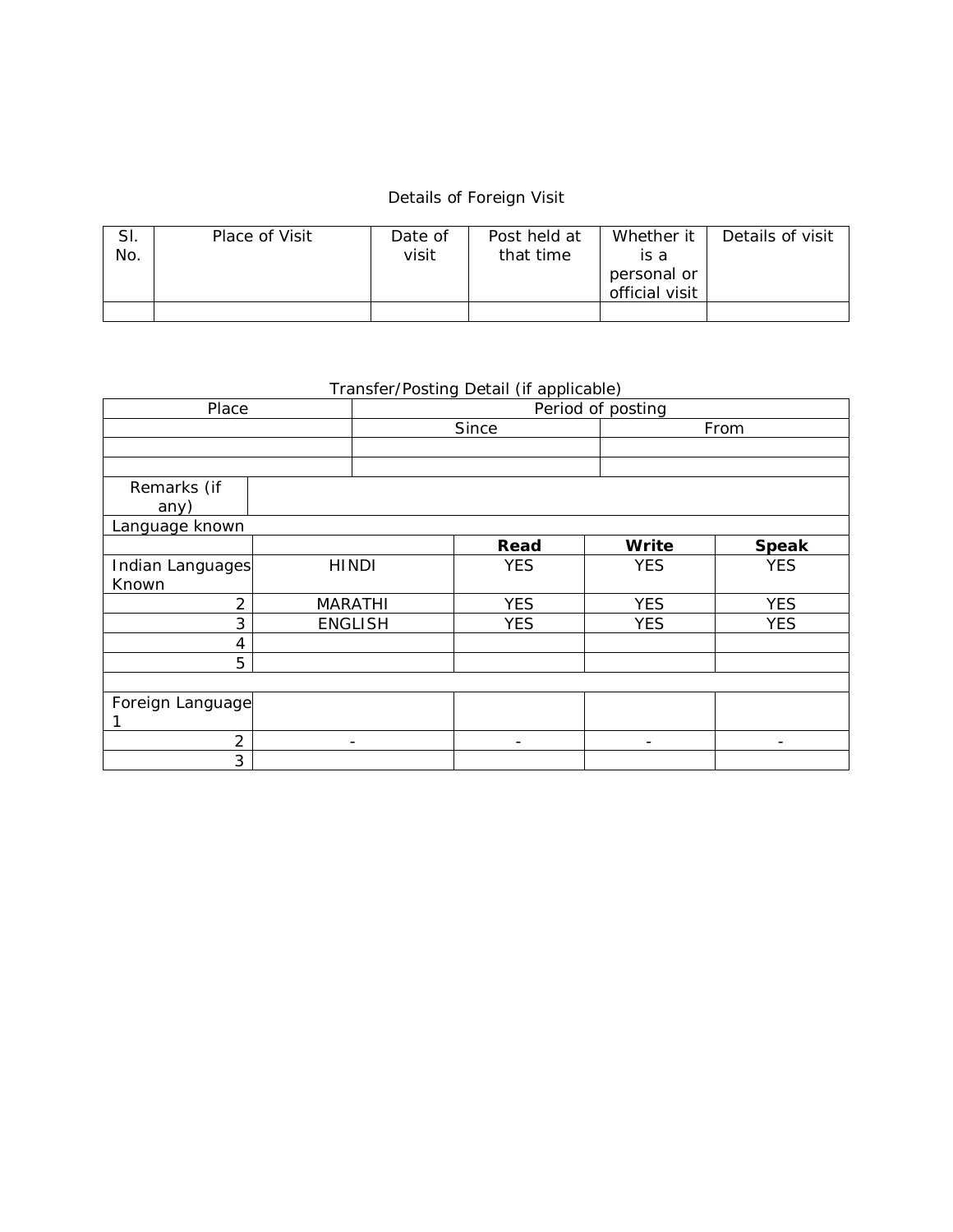|                       |                      |                  |  |      |                         | Qualification (Use extra photocopy sheets for multi qualifications, experience, training, awards details) |  |                                        |             |                         |                  |              |           |                                  |
|-----------------------|----------------------|------------------|--|------|-------------------------|-----------------------------------------------------------------------------------------------------------|--|----------------------------------------|-------------|-------------------------|------------------|--------------|-----------|----------------------------------|
|                       | Qualification        |                  |  |      | Discipline              |                                                                                                           |  |                                        |             |                         | Specialization 1 |              |           |                                  |
|                       | ITI (MACHINIST)      |                  |  |      | ITI                     |                                                                                                           |  |                                        |             |                         |                  |              |           |                                  |
|                       | Year                 |                  |  |      | <b>CGPA</b><br>Division |                                                                                                           |  |                                        |             | Specialization 2        |                  |              |           |                                  |
| 2009                  |                      |                  |  |      | 73.23%<br>1st           |                                                                                                           |  |                                        |             |                         |                  |              |           |                                  |
|                       | Institution          |                  |  |      |                         | Place<br>University<br>Country                                                                            |  |                                        |             |                         |                  |              |           |                                  |
|                       | <b>PUNE</b>          |                  |  |      | <b>PUNE</b>             |                                                                                                           |  |                                        | <b>PUNE</b> |                         |                  |              |           | <b>INDIAN</b>                    |
| <b>Experience</b>     |                      |                  |  |      |                         |                                                                                                           |  |                                        |             |                         |                  |              |           |                                  |
|                       |                      | Type of Posting  |  |      |                         |                                                                                                           |  |                                        |             | Level                   |                  |              |           |                                  |
|                       |                      |                  |  |      |                         |                                                                                                           |  |                                        |             |                         |                  |              |           |                                  |
|                       |                      | Designation      |  |      |                         |                                                                                                           |  |                                        |             | <b>Present Position</b> |                  |              |           |                                  |
|                       |                      | <b>MACHINIST</b> |  |      |                         |                                                                                                           |  |                                        |             | CRAFTSMAN(D)            |                  |              |           |                                  |
|                       |                      | Ministry         |  |      | Department              |                                                                                                           |  |                                        |             |                         |                  |              |           |                                  |
| <b>MOWR RD&amp;GR</b> |                      |                  |  |      |                         | <b>CWPRS</b>                                                                                              |  |                                        |             |                         |                  |              |           |                                  |
| Office                |                      |                  |  |      |                         | Place                                                                                                     |  |                                        |             |                         |                  |              |           |                                  |
| <b>CWPRS</b>          |                      |                  |  |      |                         | <b>PUNE</b>                                                                                               |  |                                        |             |                         |                  |              |           |                                  |
|                       | Experience Subject   |                  |  |      | Period of Posting       |                                                                                                           |  |                                        |             |                         |                  |              |           |                                  |
|                       | Major                |                  |  |      | Minor                   |                                                                                                           |  |                                        |             |                         | From             | To           |           |                                  |
|                       | <b>NA</b>            |                  |  |      | <b>NA</b>               |                                                                                                           |  |                                        |             | <b>NA</b><br><b>NA</b>  |                  |              |           |                                  |
|                       |                      |                  |  |      |                         | Note: -Refer the Annexure to fill above Major, Minor Subjects and below given training subject            |  |                                        |             |                         |                  |              |           |                                  |
| Training              |                      |                  |  |      |                         |                                                                                                           |  |                                        |             |                         |                  |              |           |                                  |
| <b>Training Year</b>  |                      |                  |  |      |                         | <b>Training Name</b><br><b>Training Subject</b>                                                           |  |                                        |             |                         |                  |              |           |                                  |
| <b>NA</b>             |                      |                  |  | NА   |                         |                                                                                                           |  |                                        |             |                         |                  | <b>NA</b>    |           |                                  |
|                       |                      |                  |  |      |                         | <b>Field Visit Country</b>                                                                                |  |                                        |             |                         |                  |              |           | Field Visit Place (within India) |
|                       |                      |                  |  |      |                         |                                                                                                           |  |                                        |             |                         |                  |              |           |                                  |
|                       | Sponsoring Authority |                  |  |      | Period of Training      |                                                                                                           |  |                                        |             | Duration                |                  |              | Result    |                                  |
|                       |                      |                  |  | From |                         | To                                                                                                        |  | in Weeks)                              |             |                         |                  |              | Qualified |                                  |
|                       |                      |                  |  |      |                         |                                                                                                           |  |                                        |             |                         |                  |              |           | Not Qualified                    |
|                       |                      |                  |  |      |                         | Awards/Publications                                                                                       |  |                                        |             |                         |                  |              |           |                                  |
|                       | Type of Activity:    |                  |  |      |                         |                                                                                                           |  | Academic                               |             |                         |                  | Non Academic |           |                                  |
| <b>Activity Area</b>  |                      |                  |  |      | <b>Activity Subject</b> |                                                                                                           |  |                                        |             | <b>Activity Title</b>   |                  |              |           |                                  |
|                       |                      |                  |  |      |                         |                                                                                                           |  |                                        |             |                         |                  |              |           |                                  |
| Day                   |                      | Month            |  | Year |                         |                                                                                                           |  | Activity<br><b>Description/Remarks</b> |             |                         |                  | Level        |           |                                  |
|                       |                      |                  |  |      |                         |                                                                                                           |  |                                        |             |                         |                  |              |           |                                  |

Note: (i) Concerned CSS Officer is responsible for the correctness of information sent through ER Sheet proforma.

 (ii) Subject to verification by the concerned administrative authorities. Date : Place :

Information checked and verified – by Signature of Officer

| <b>Section Officer</b> | Ministry/  |                          |  |
|------------------------|------------|--------------------------|--|
|                        | Department |                          |  |
| E-mail id              | Room NO.   | <b>Building</b><br>Name: |  |
| Phone NO.              | Wing No.   |                          |  |